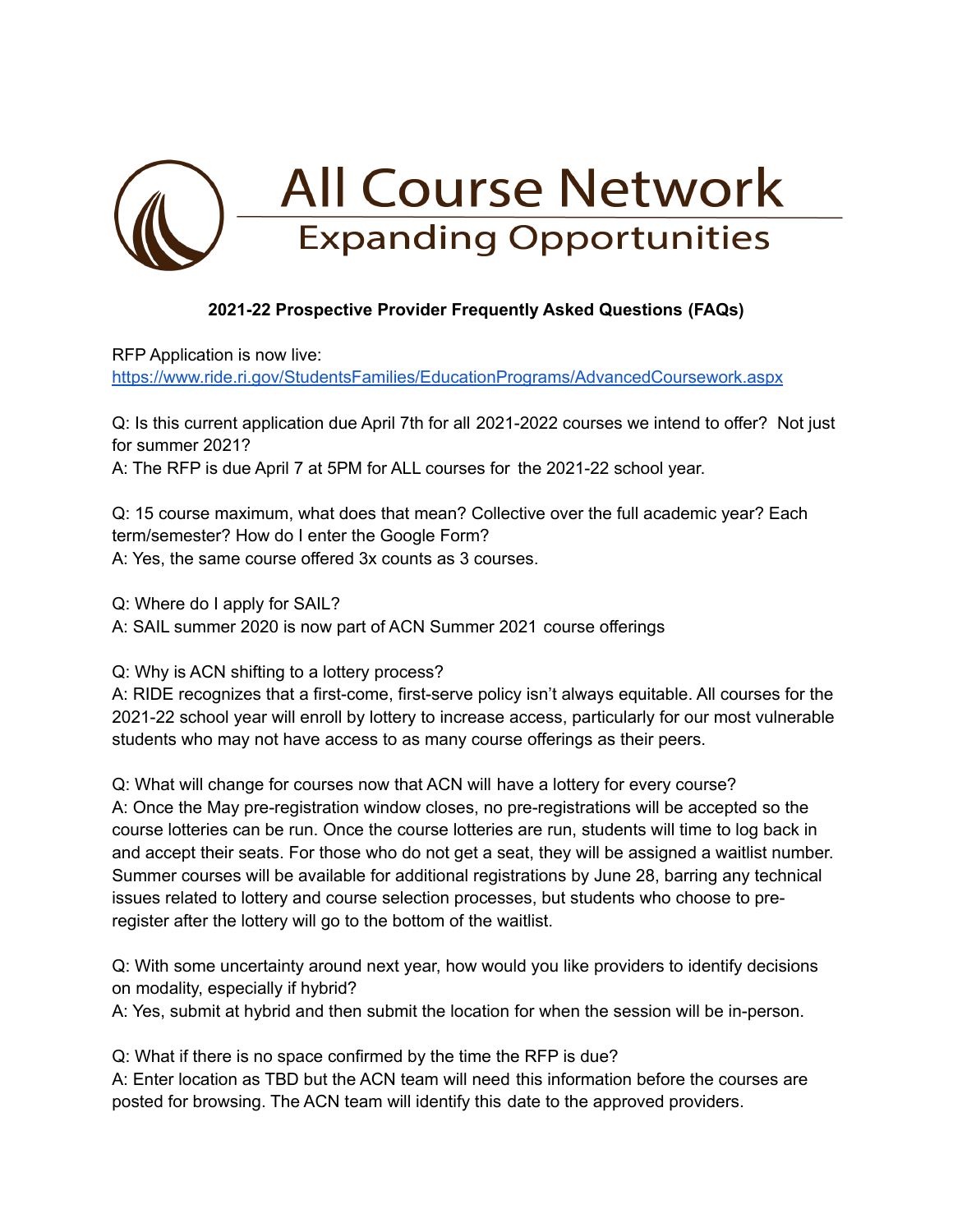Q: How much should a provider request for per pupil expenses?

A: There is no guidance provided for per pupil recommendations. RIDE reserves the right to circle back with a provider

Q: Do counselors and principals need to approve enrichment courses? A: New this cycle, no approval needed for ACN Enrichment courses offered Summer 2021, Fall 2021 or Spring 2022 for all grades, K-12.

Q: Do enrichment courses offer high school credit?

A: No, enrichment are not credit bearing courses. Grades will be given as "Pass" or "Fail" this year.

Q: Does funding cover costs for the need to rent space to deliver a program? A: Yes it does cover rental costs, provided they are reasonable and those costs should be included in the fixed admin costs.

Q: By when are grades due each semester? A: The ACN Team will have a timeline prepared in advance of the May registration window.

Q: The material on the RFP states summer starts June 15th. Have any other dates changed? A: Summer semester technically begins June 15 but the ACN team encourages providers to indicate a start of June 28 or later if at all possible to provide the longest runway for filling seats.

Q: For Enrichment Courses for K-12 , would a start date after the 4th of July work? A: Yes, any start dates within the semester are acceptable.

Q: Can you give us a specific start date for each session so that we can be clear in the application on how many weeks we will be providing the course for? A: Start dates are course specific. Some credit bearing courses need to plan for how to offer enough credit hours while enrichment courses have flexibility. **Please note, Team ACN encourages Providers when at all possible to begin their summer courses on or after June 28, begin their fall and year-long courses on or after September 13 and begin spring courses on or after January 3, 2022.**

Q: Will browsing and pre-registration be on the same site?

A: Yes, both will be linked on EnrollRI. Students and elementary and middle school students' parents will still need to log in to their account to register and the link will be readily available on the browsing tool.

Q: Do credit bearing courses have add/drop periods during the semester in which the course is offered?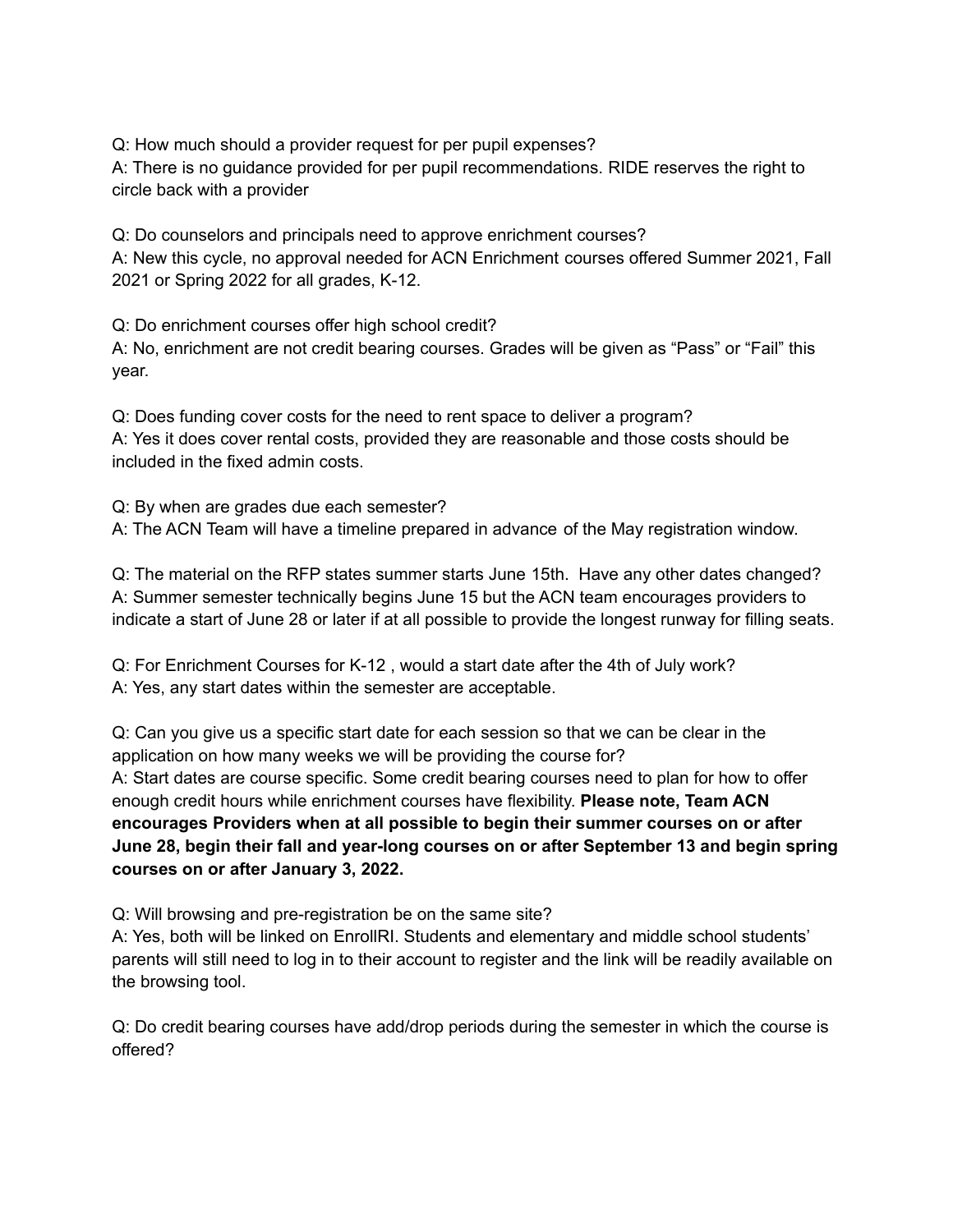A: Yes, add/drop periods are designed to provide a chance for students to add or drop a credit bearing course with no penalty to their transcripts. If a student "drops" after the add/drop period, they will receive a "W" on the transcript.

Q: Do enrichments offer add/drop periods?

A: Because enrichment courses are not credit-bearing, they do not offer add/drop. Rosters are set the night prior to the first day the enrichment course meets.

Q: During the school year, can work-based experience take place during the school day for high school students, if approved by the school principal?

A: All ACN activities must take place outside of school hours.

Q: I'm wondering what happens when students sign up for credit-bearing courses during add/drop periods over the summer. Will they still need school approval, when school contacts might not be working?

A: Yes, credit bearing courses do require counselor approval. As much as possible, we encourage students to register during the May registration window, prior to the course lotteries, and while counselors are available to approve them.

Q: Some of our (credit-bearing high school) courses offer stipends for eligible students who meet certain course requirements. Providers have wondered whether it is possible to include these stipends in the ACN budget, or if there's any reason that's not permissible. A: Stipends are not permissible ACN expenses.

Q: Just to clarify for enrichment programs, once the roster is set, no additional students can enroll after the first day of class?

A: Yes, enrichment classes will have their rosters set upon the first day of the course. No changes can be made once the course has started.

Q: Can we have grade group overlap? Such as for grades 6 - 10, or, middle school and high school?

A: Yes, they can overlap and in the Google form, an applicant will select all the grades that are eligible for the course.

Q: How do I communicate special circumstances for course processes and/or requirements? A: Use the prerequisites to clarify any expectations for the provider required deadlines and processes.

Q: How many courses can students pre-register for in a semester?

.

A: Students can pre-register for up XX courses for Summer 2021, 6 courses for Fall 2021 and 6 courses for Spring 2021.